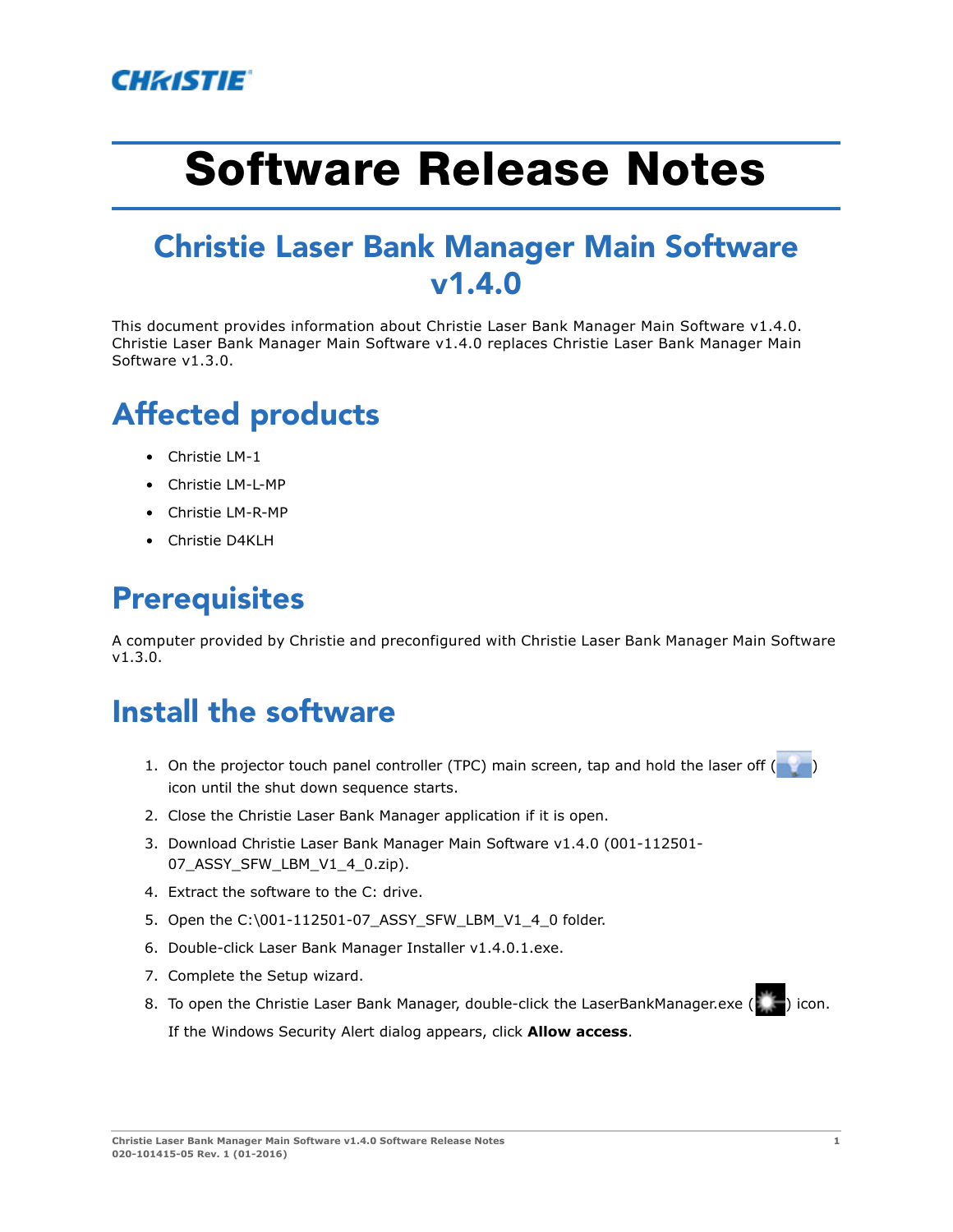#### **New features and enhancements**

- The control panel now includes controls for selecting and starting the automated tuning procedure for Periodically Poled Lithium Niobates (PPLNs) using the Built In Self Test (BIST) commands. This functionality is available when you are logged in with Services permissions, the laser are on, and the module's firmware is version 1.4 or higher.
- In the control panel dialog displayed when autotune is running, the Actual Temp and Initial Temp column names have been changed to reflect their function, and the Pass and Fail labels are now green and red.
- In the control panel dialog displayed when autotune is running, the temperature buttons have been updated to Actual Temp and Initial Temp.
- In the control panel the Color Balancing slider are now enabled only when logged in with Service permissions.
- When logged in with Service permissions, the Module and LOS Hours can be changed when selecting **Status** > **Info**.
- When logged in with Service permissions with the lasers off, Load and Save buttons are now available on the control panel when selecting LOS Settings.
- Laser module memory usage is provided when selecting **Status** > **Info**.
- The Registers screen now includes Red Enclosure dewpoint registers.
- The Red Enclosure panel now includes a dewpoint gauges.
- The Red Enclosure panel now displays negative dewpoint readings.
- The Red Enclosure temperature gauge no long includes the dewpoint reading.
- When logged in with Administrator permissions with the lasers off, Admin Settings Load and Save buttons, and a Factory Setting Load button are now available on the control panel. These are used when changing the laser Device Active setting and saving it to the SD card slot 0x1.
- The laser module log retrieval dialog box now includes a progress indicator.
- The Firmware upgrade process now waits until all the laser module upgrades are complete before restoring the laser configuration file.
- The Firmware upgrade dialog box now includes a progress indicator.
- The Firmware screen now includes checkboxes to upgrade all the laser modules with a single button.
- The System screen has been reorganized by moving the TPC comms log group box up one row and the group boxes are now wider to take advantage of wider laptop screens.
- The **Status** > **Alarms** screen now includes a Get Logs All Modules button to retrieve all the module logs, for the specified period, and compressing each as an XML files in a single zip file.
- The Interlock alarm now indicates HW or IR for laser modules with firmware version 1.4 and higher.